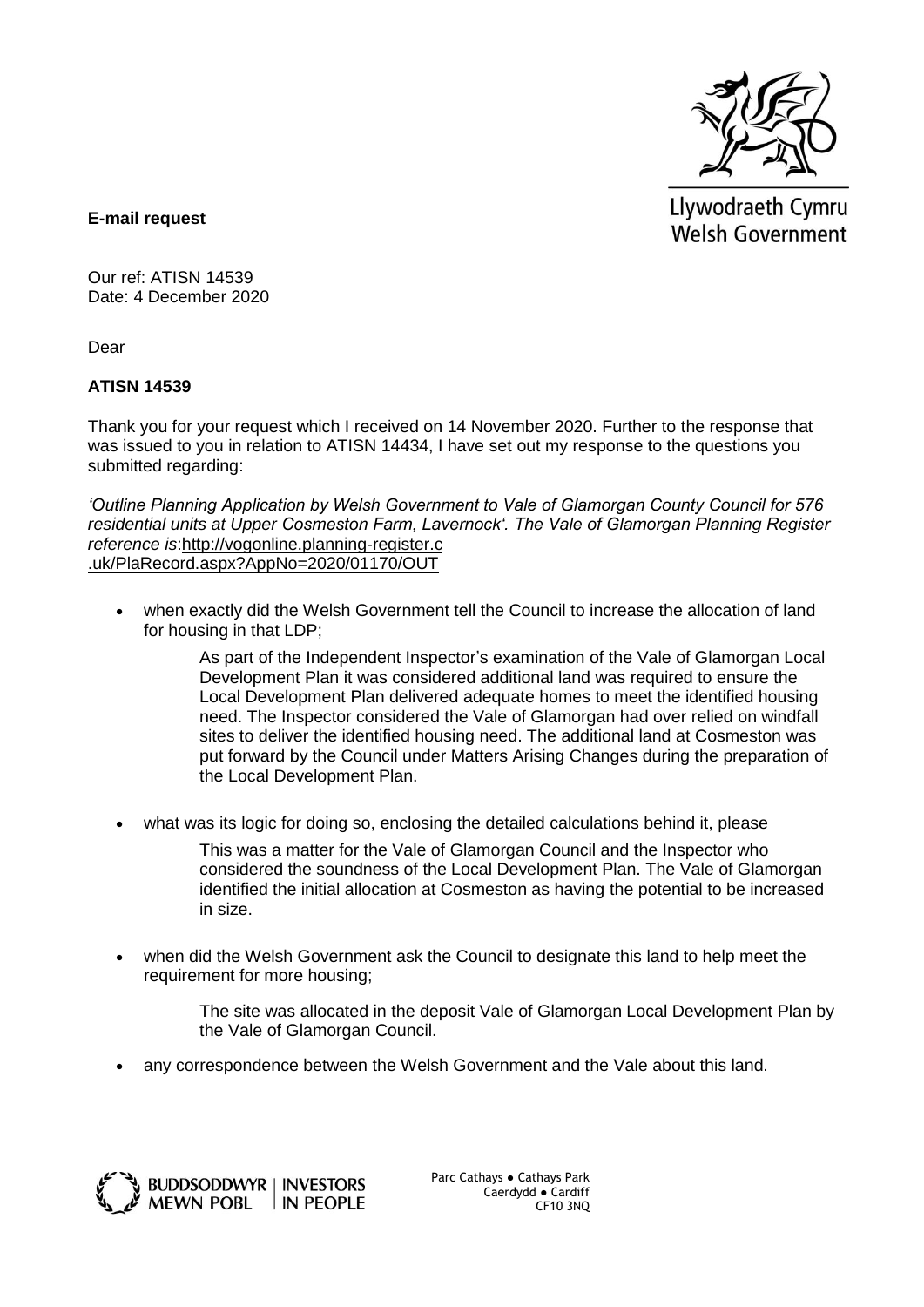I can confirm that with regard to part 4 of your request, this still exceeds the appropriate limit set out in the Freedom of Information and Data Protection (Appropriate Limit and Fees) Regulations. Section 12 of the Freedom of Information Act allows a public authority to refuse a request if it calculates that dealing with it would exceed the appropriate limit. The appropriate limit specified for central government is £600. This represents the estimated cost of it taking over 24 hours of time to determine whether we hold the information and to thereafter locate, retrieve and extract it.

A *limited* search of the Welsh Government's records system has been carried out using the following parameters:

- (document) date updated is  $1<sup>st</sup>$  January 2020 onwards;
- results limited to 1000; and
- **EXEGY WORD OF SHIPS ASSET ASSET ASSET IS A LOCAL FIGURE 10** At A Local EQS word or phrases (Cosmeston; and separately Vale of Glamorgan Local Development Plan).

The *limited* searches identified the following number of documents which includes emails, word & excel documents, PDFs etc:

- Vale of Glamorgan Local Development Plan 1000 documents found; and
- Cosmeston 1000 documents found.

In order to establish if any of the information within the *limited* search fell within the scope of your request would require each document to be reviewed. If each document took 5 minutes to review, the limit would be exceeded against *each* key word/phrase (1000\*5/60). The limit would be further exceeded by any exercise to:

- determine whether any documents over the *limited* search i.e. removing the 1000 limit are within the scope of your request (such documents might relate to 2020 but also, previous years); and
- any exercise to locate, extract and retrieve information held which falls within the scope of your request where the title of the document does not contain the key word/phrase used above - therefore requiring further searches to be conducted.

If you are able to refocus your request to a specific piece of information (as opposed to *any* information that might be held and in multiple forms), that may bring any required searches to within the appropriate limit.

Any redefined question will be treated as a new request for information.

If you are dissatisfied with the Welsh Government's handling of your request, you can ask for an internal review within 40 working days of the date of this response. Requests for an internal review should be addressed to the Welsh Government's Freedom of Information Officer at:

Information Rights Unit Welsh Government Cathays Park Cardiff CF10 3NQ

or e-mail: [Freedom.ofinformation@gov.wales](mailto:Freedom.ofinformation@gov.wales)

Please remember to quote the ATISN reference number above.

You also have the right to complain to the Information Commissioner. The Information Commissioner can be contacted at:

Information Commissioner's Office